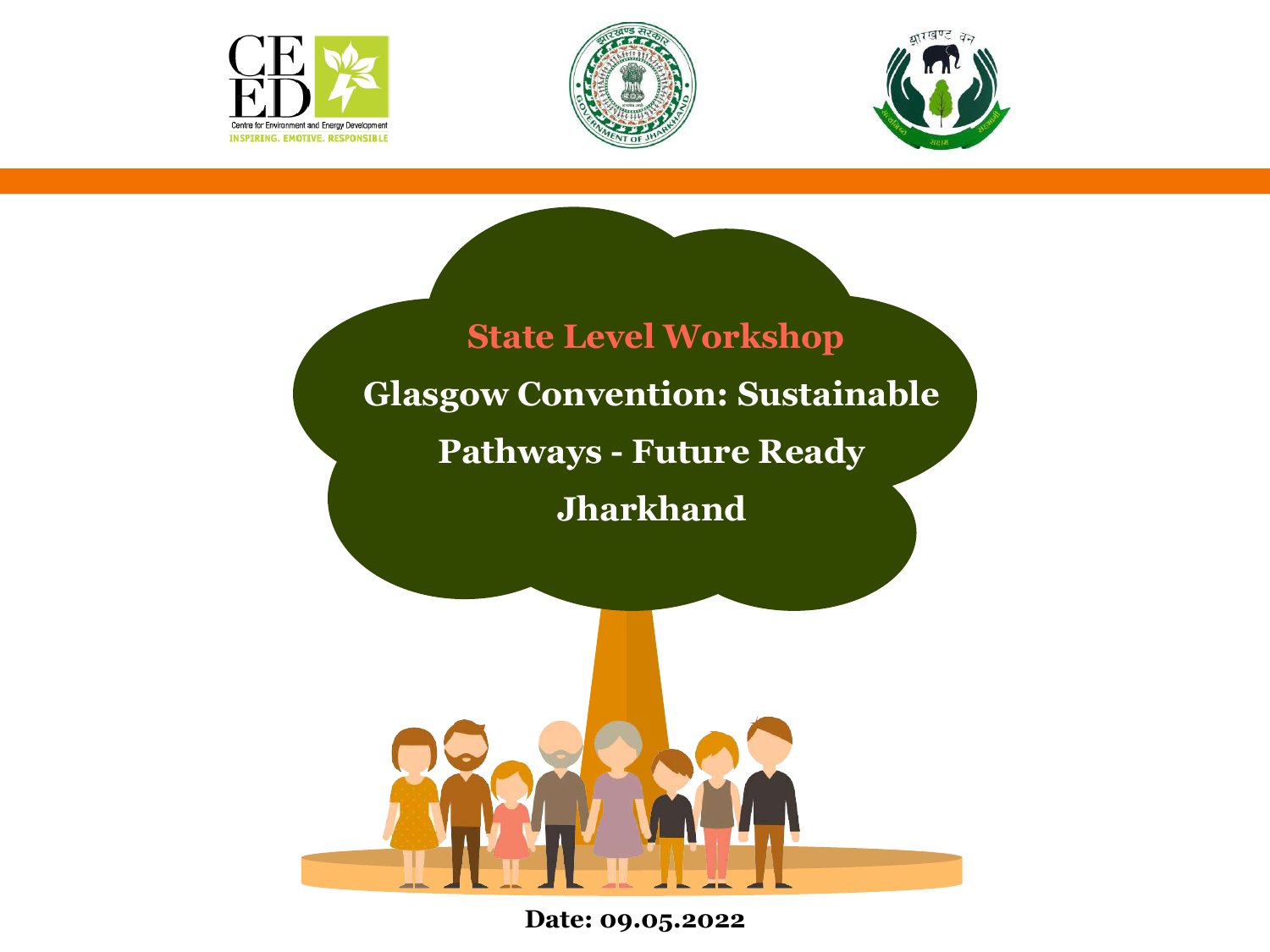#### **Chief Guest of the Workshop**



**Shri A.K. Rastogi, IFS PCCF (HoFF), GoJ & Chairman, JSPCB**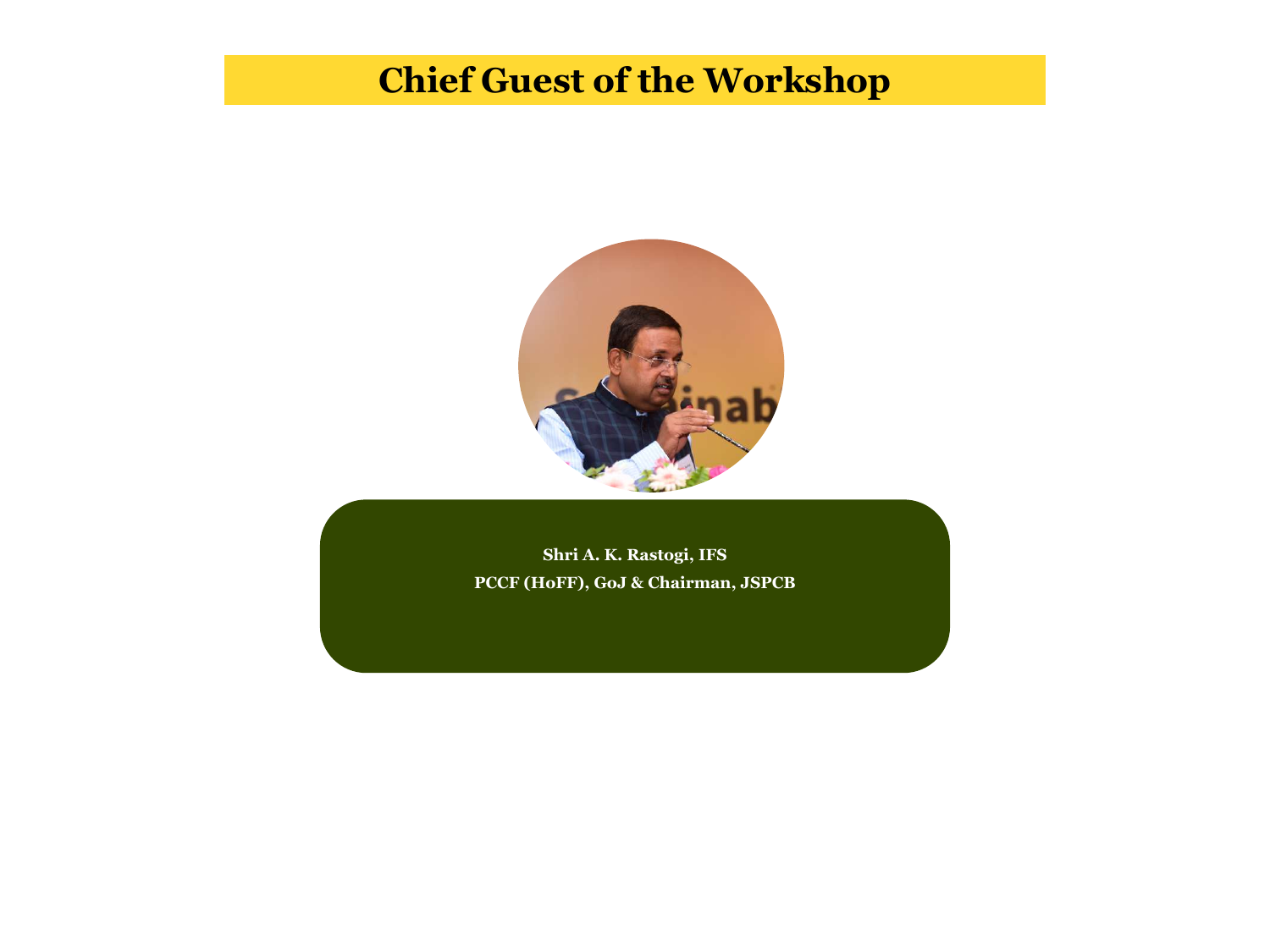#### **Quotes**



**Shri A. K. Rastogi, IFS PCCF (HoFF), GoJ & Chairman, JSPCB**



**Shri A.K. Rastogi Shri Sanjay Srivastava, IFS APCCF, Special Project, GoJ** **"This is a watershed moment for all of us, since Jharkhand is one of the first states in India to take the lead in laying out plans for a future-oriented economy. We require a green vision and a new development paradigm that prioritises sustainability, diversity, and the common interest"**

**Shri A. K. Rastogi, IFS PCCF (HoFF), GoJ & Chairman, JSPCB**

**"In the Glasgow Convention, the Government of India agreed to a Net Zero Emission target by 2070, putting greater stress on us to transition from a fossil fuel-based economic model to a greener, more sustainable economy for a brighter future. It fundamentally necessitates a new mindset and strategy for incorporating sustainability and environmental management methods into all aspects of the business and society."**

**Shri Sanjay Srivastava, IFS APCCF, Special Project, Government of Jharkhand (GoJ)**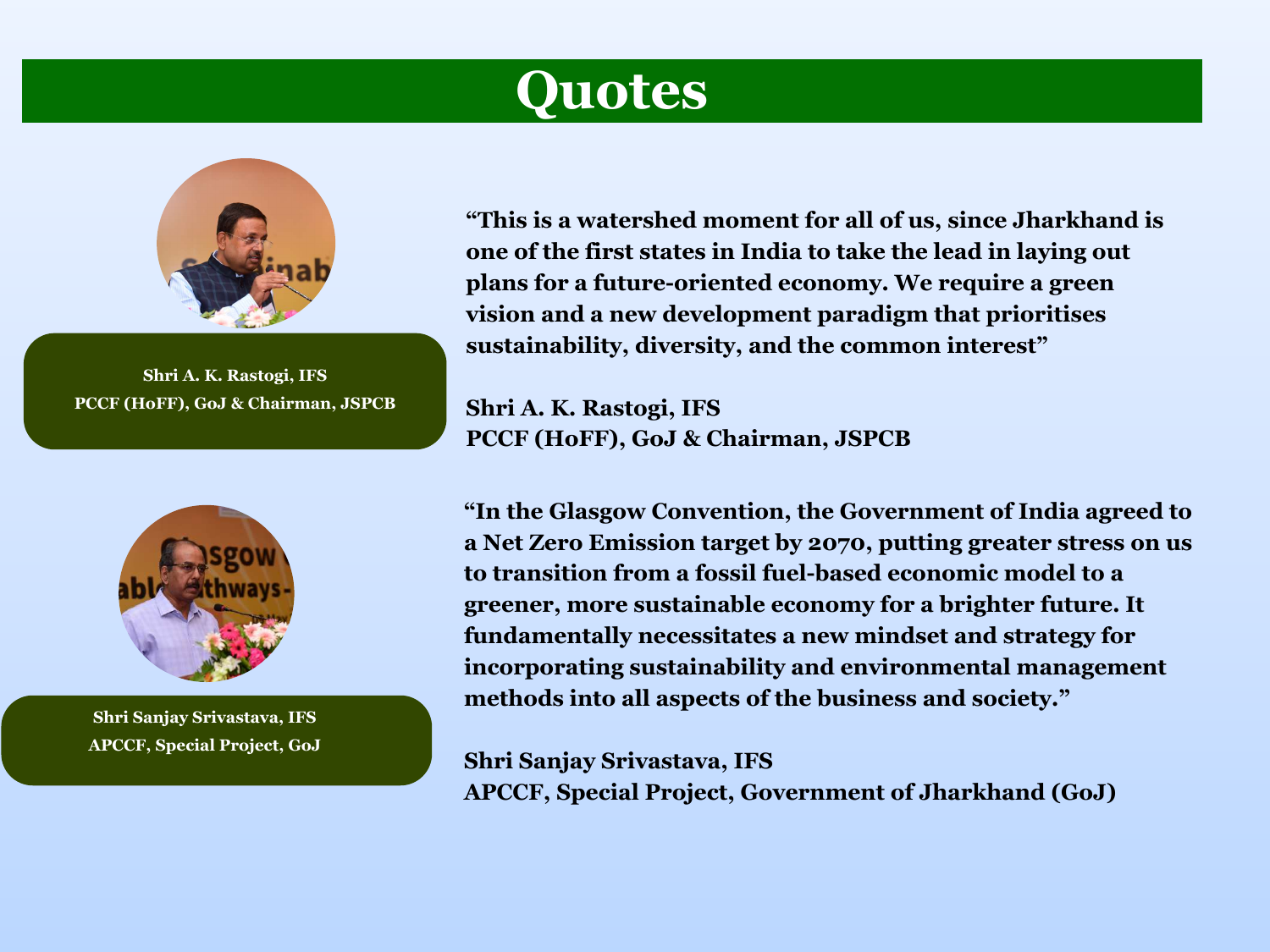#### **Quotes**



**Shri A.K. Shri Sanjeev Kumar, IFS APCCF, CAMPA, GoJ**

**"Construction of institutional structures, as well as environmental and social safeguards, is required to facilitate the implementation, monitoring, and learning associated with transitions to a forward-thinking economy"**

**Shri Sanjeev Kumar, IFS APCCF, CAMPA, Government of Jharkhand (GoJ)**



**Shri A.K. Shri Ramapati Kumar Chief Executive Officer, CEED**

**"A special task force or commission should be mandated to map out the magnitude of ensuing impacts and prospective opportunities in the transition phase through a series of studies and stakeholder consultations for an informed public policy discussion and decision-making process in order to create a forward-looking economy"**

**Shri Ramapati Kumar Chief Executive Officer, CEED**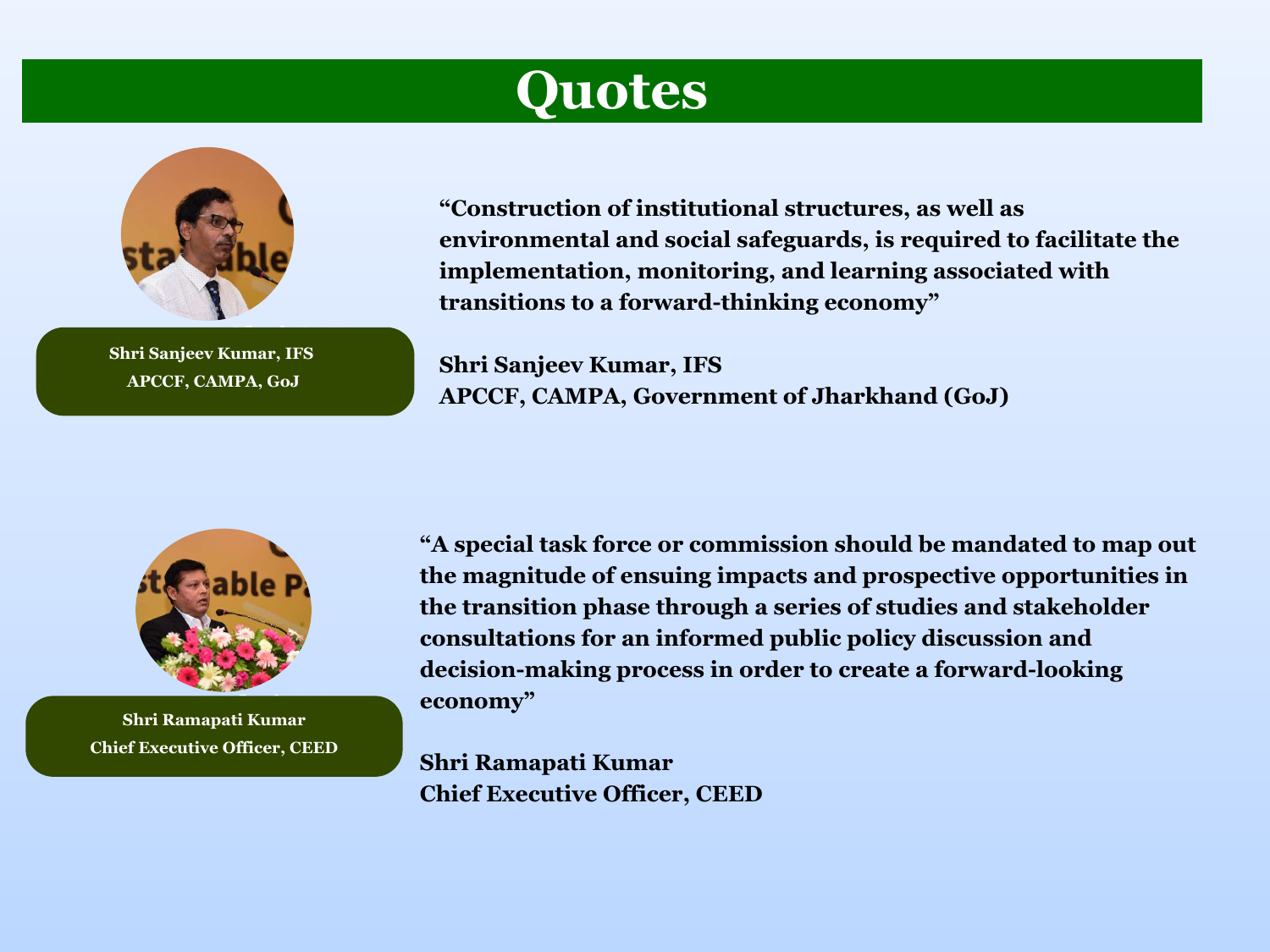#### **Goals of COP26 (UNFCCC)**

| To review the implementation of the Convention, the Kyoto Protocol and the Paris<br>Agreement, respectively.              |
|---------------------------------------------------------------------------------------------------------------------------|
| Stop Desertification by 2030 to help slow climate change.                                                                 |
| Slash methane emissions by 30% by 2030.                                                                                   |
| <b>Global Green Grids Initiative One Sun One World One Grid (GGI-OSOWOG) has bee</b><br>$\alpha$ as $\alpha$ and $\alpha$ |

**Global Green Grids Initiative One Sun One World One Grid (GGI-OSOWOG) has been announced.**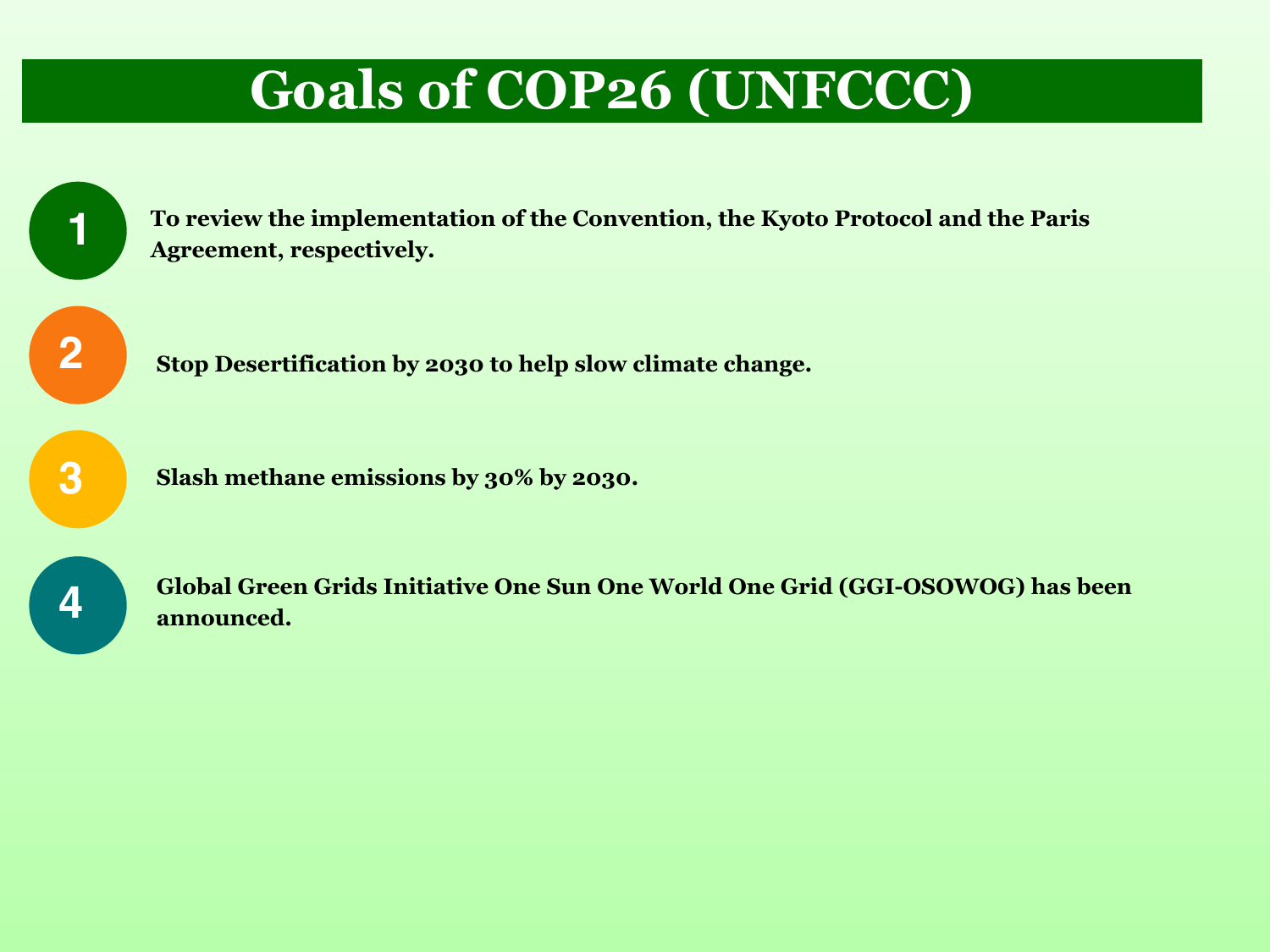#### **India at the Global Stage (COP26)**

**Achieve net-zero by 2070**



**1**

**Meet 50 per cent of its energy requirements from renewable energy by 2030.**

**3**

**Reach 500 GW Non-fossil energy capacity by 2030.** 

**4**

**Reduction of total projected carbon emissions by one billion tonnes from now to 2030.**



**Reduction of the carbon intensity of the economy by 45 per cent by 2030, over 2005 levels.**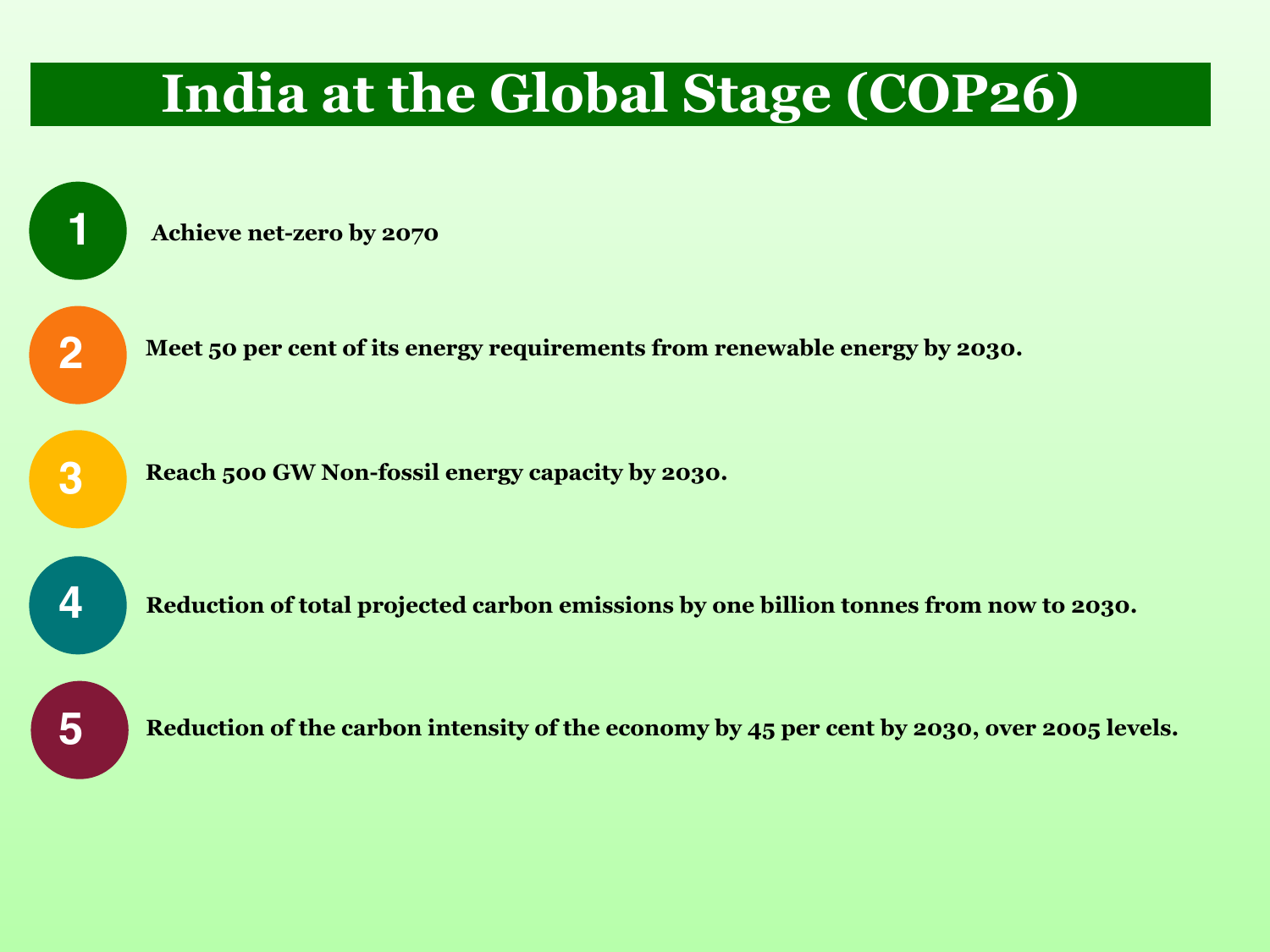



**CMD, CMPDI**



**Dr. Anupam Ghosh Assistant Professor, BIT Mesra CMD CMPDI CMD CMPDI Shri Assistant Professor, BIT Mesra** 



**Shri A.K. Rastogi Dr. Anshumali Professor, IIT (ISM)**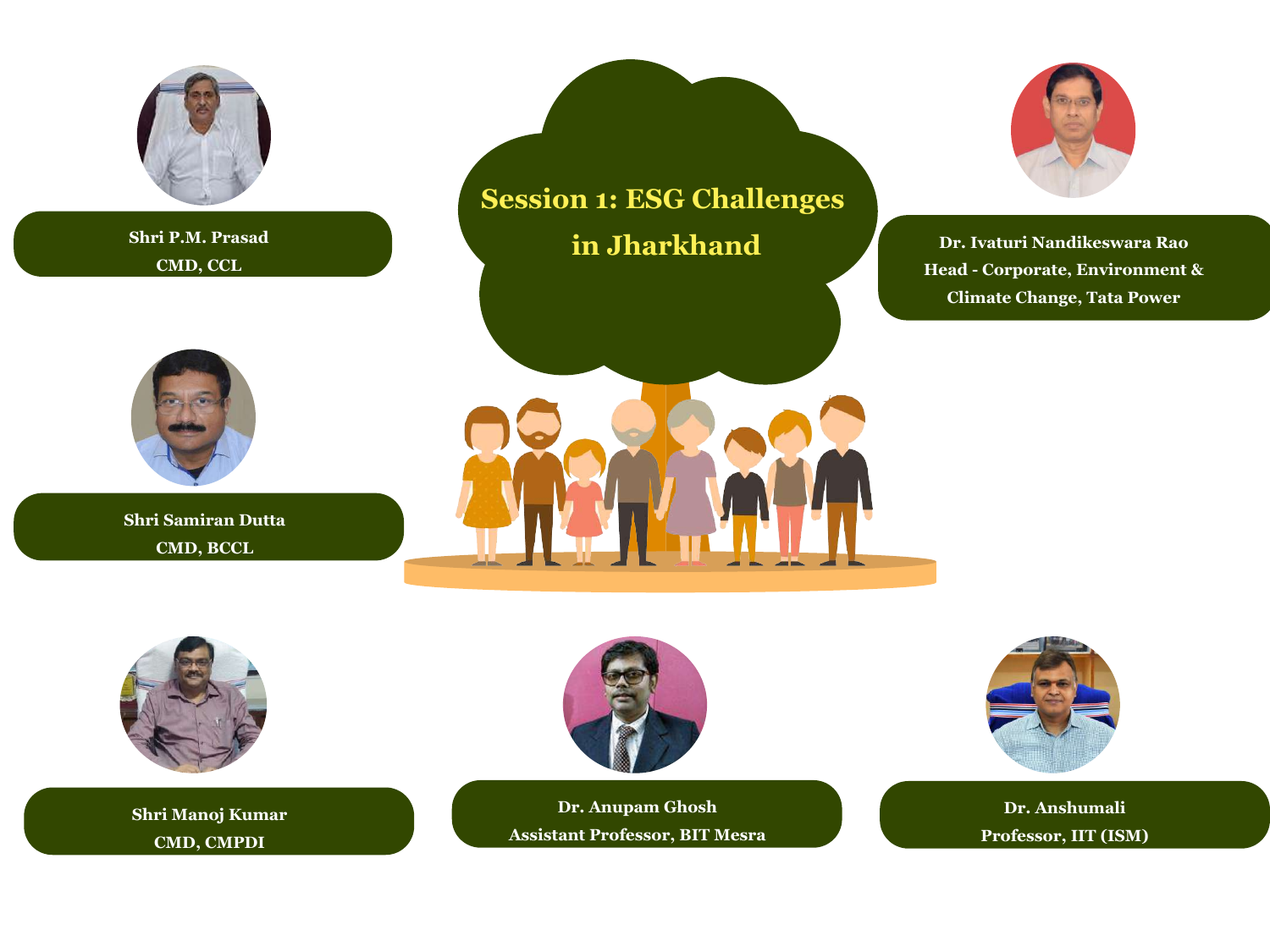# **Session 1: Highlights**



**A Taskforce with representation from leading Industries, Academicians & CSOs in the state should be constituted.**



**ESG has a significant positive impact on fundamental business issues relevant to the long-term success of any company across industries.**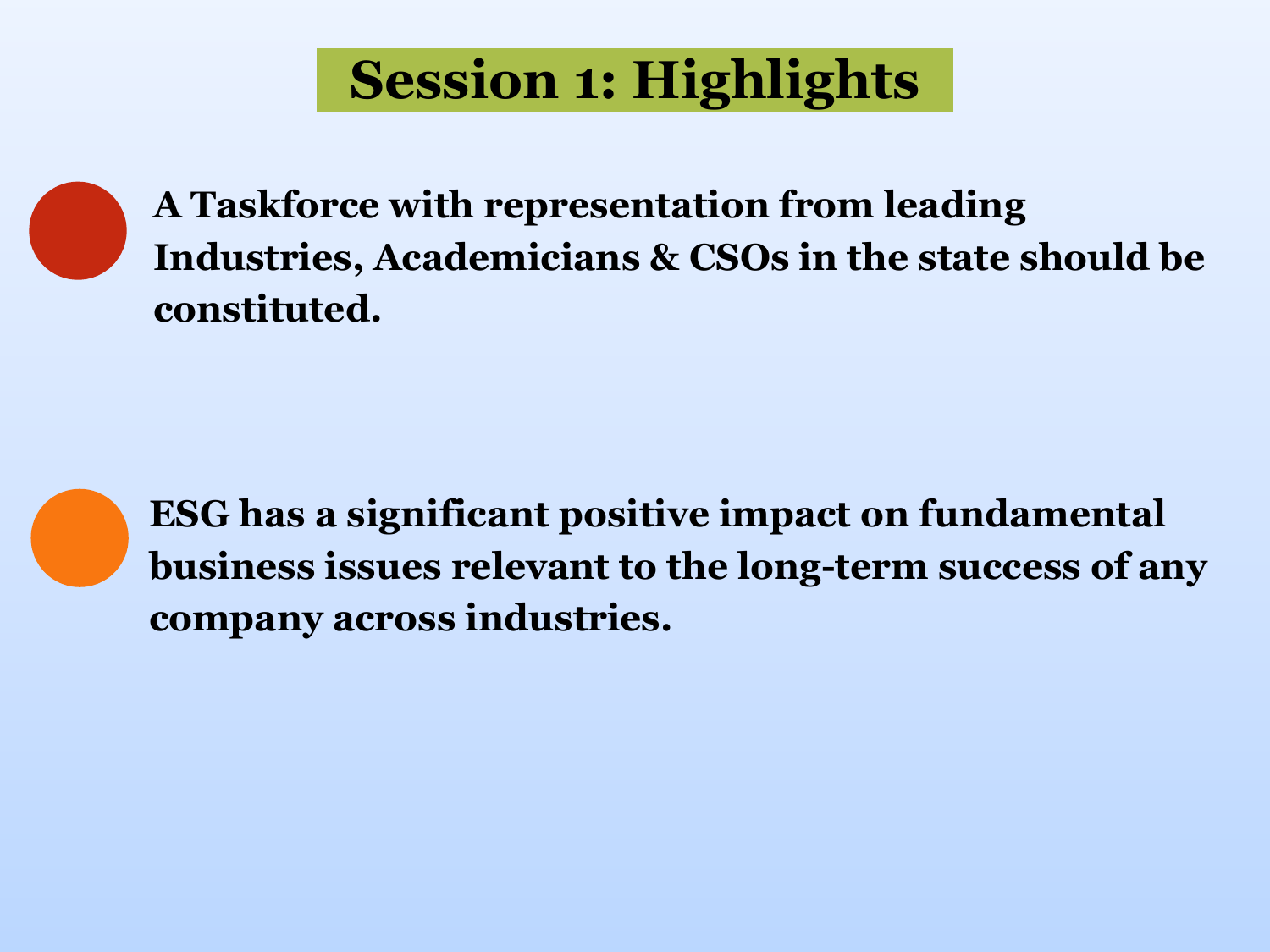# **Session 1: Highlights in Detail**



**2**

There is an increased focus of investors and other **stakeholders seeking businesses to be responsible and sustainable towards the environment and society.** Thus, reporting of company's performance on sustainability related factors has become as vital as reporting on financial and operational performance.

**ESG serves as a tool to understand the behaviour of the companies.** Further, In the path to net zero by 2070, it can help forecast the future performance of coal mining companies in the state that are facing sustainability challenges.

**3**

A significant advantage of **ESG compliant companies is that they will gain significant market share compared to their non-compliant competitors** which will in turn help them diversify their business in the run up to carbon neutrality.



Due to its location near the Eastern seaboard of India, the state is well-placed to serve **the 'Act East' policy of the Government of India**. It offers considerable freight and time advantage to entrepreneurs interested in doing business with the South East Asian and East Asian markets.



**A Green Economy will result in human well-being and social equity.** It is an economy that will also result in reducing environmental risks and ecological scarcities, and that would aim for sustainable development without degrading the environment.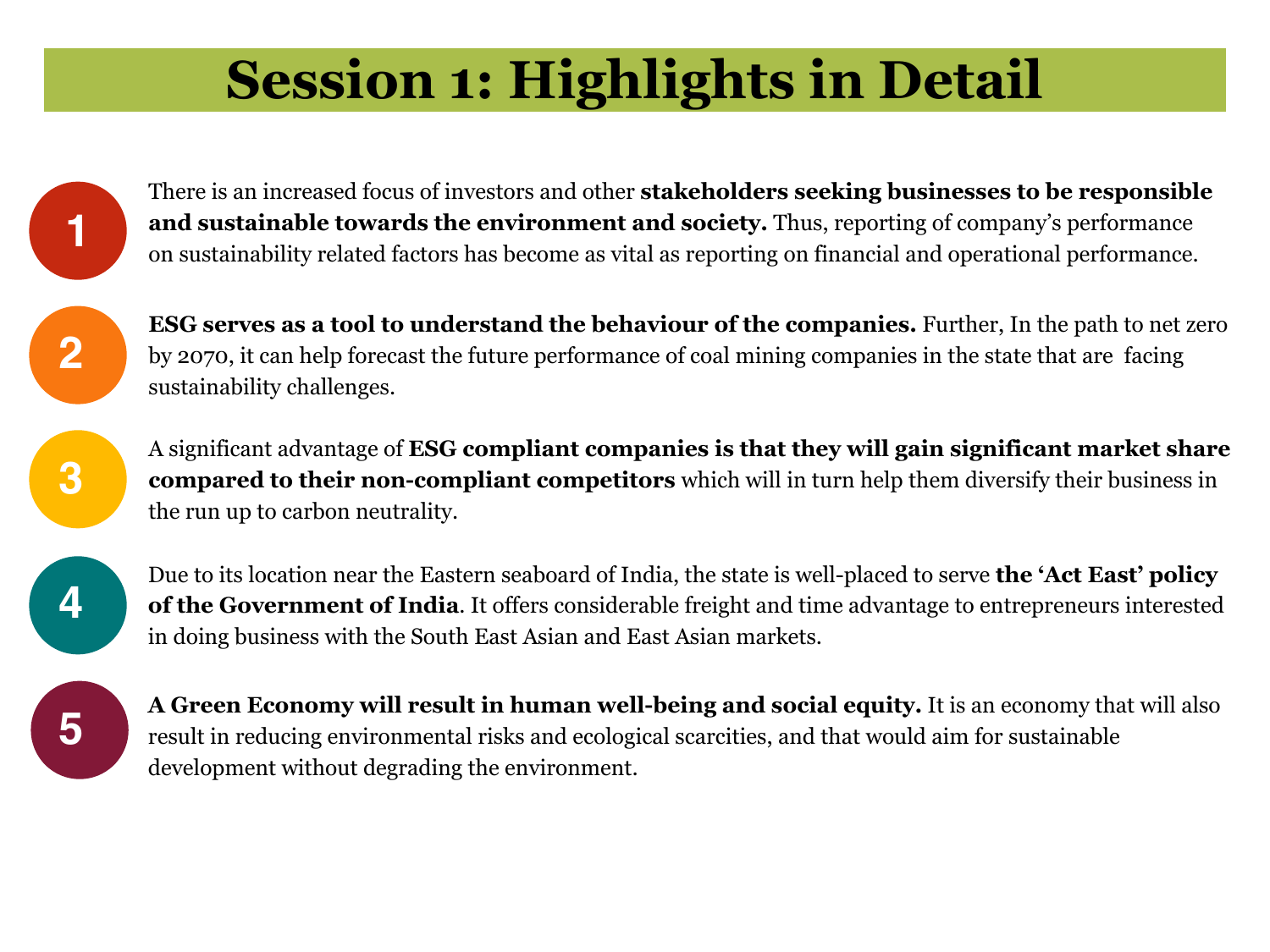## **Session 1: Highlights in Detail**

**Transition from a grey to green economy requires sustainable mining practices, reduce deforestation, improve waste management.**

**ESG is a part and parcel of "National Land utilization policy" which is the mother of all policies**

**A greater need to have a multi-pronged skill enhancement & capacity building measures for all key stakeholders.**

**9**

**6**

**7**

**8**

**Academic institution and other think- tanks should lead task based research funded by leading industry.**



**A Taskforce with representation from leading Industries in the state should be constituted**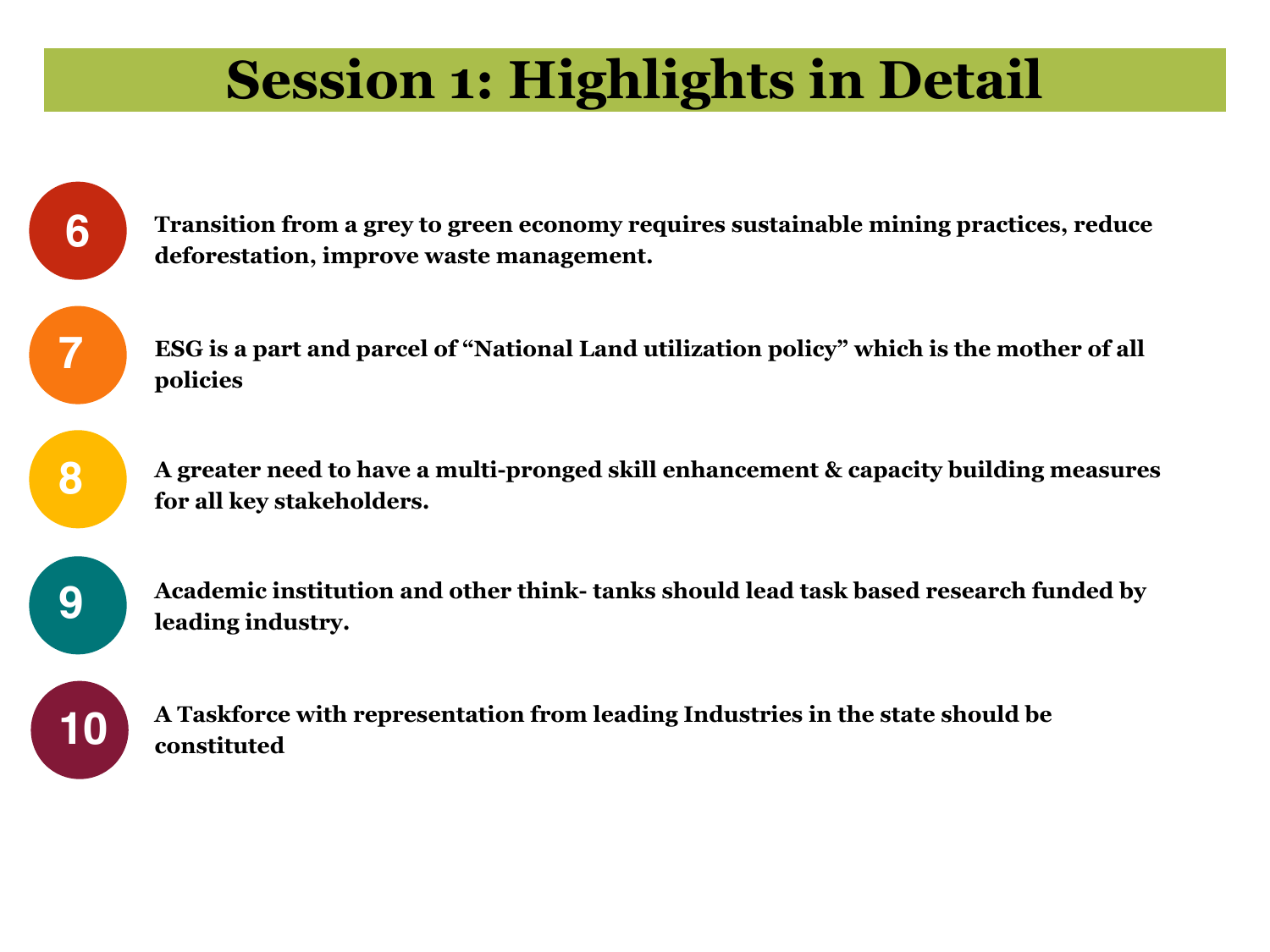

**Shri P.M. Prasad CMD, CCL**



 $Shri A. K. Rastogi, IFS$ **PCCF (HoFF), GoJ & Chairman, JSPCB**

**Session 2 : Desertification & Natural Landscape Restoration**





**Mr. Afroz Ali Vice President, Adani Enterprises Limited**



**Shri A.K. Rastogi Dr. N.K. Srivastava Sr. Principal Scientist CSIR- CIMFR**



**Shri A.K. Rastogi Shri Sanjay Srivastava, IFS APCCF, Special Project, GoJ**



**Shri A.K. Rastogi Dr. Nitin Kulkarni Director, IFP**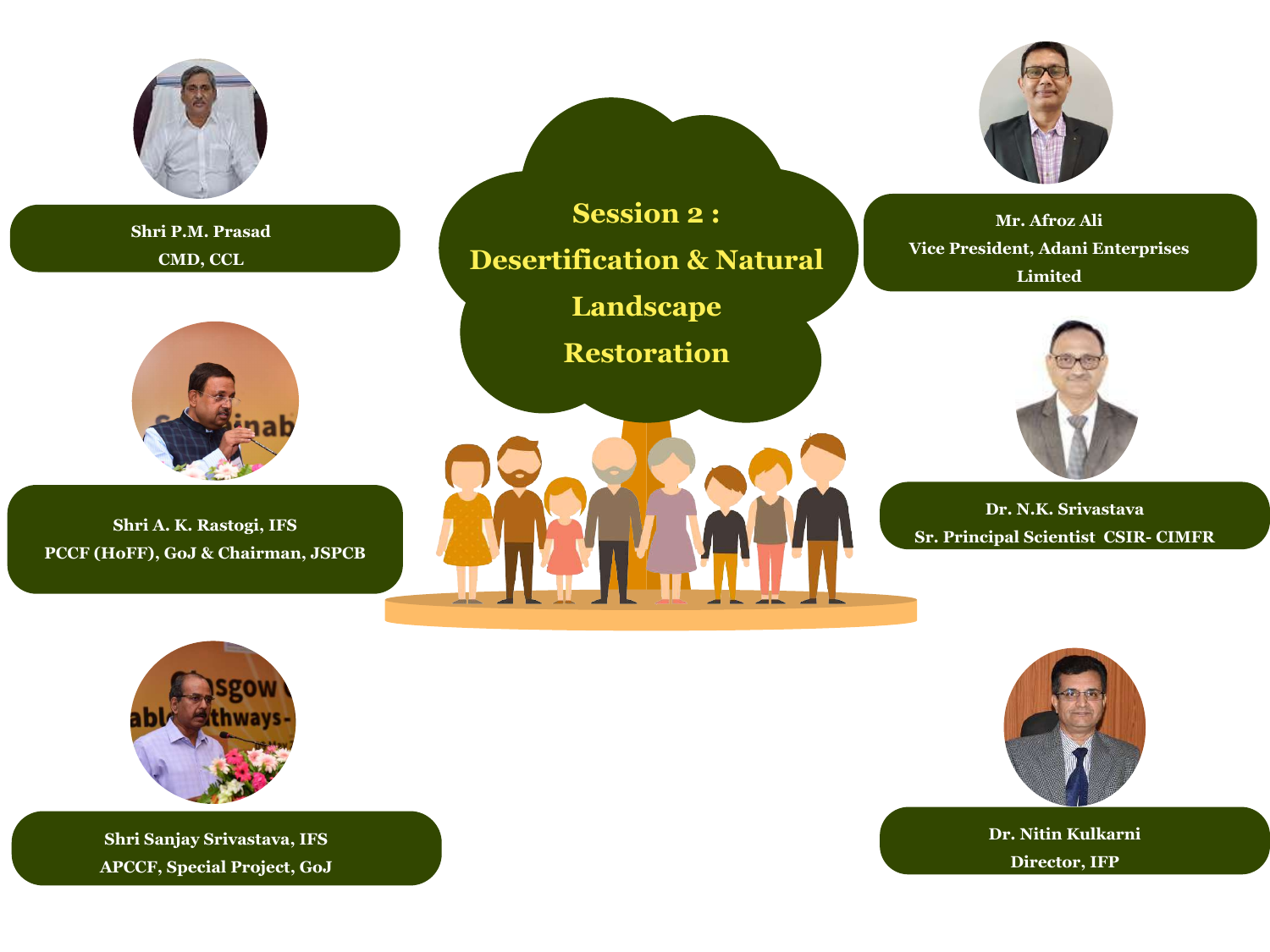# **Session 2: Highlights**



**The sustainability principle of mining is key in all stages of the mine life cycle.**



**There should be a state plan for ecological restoration.**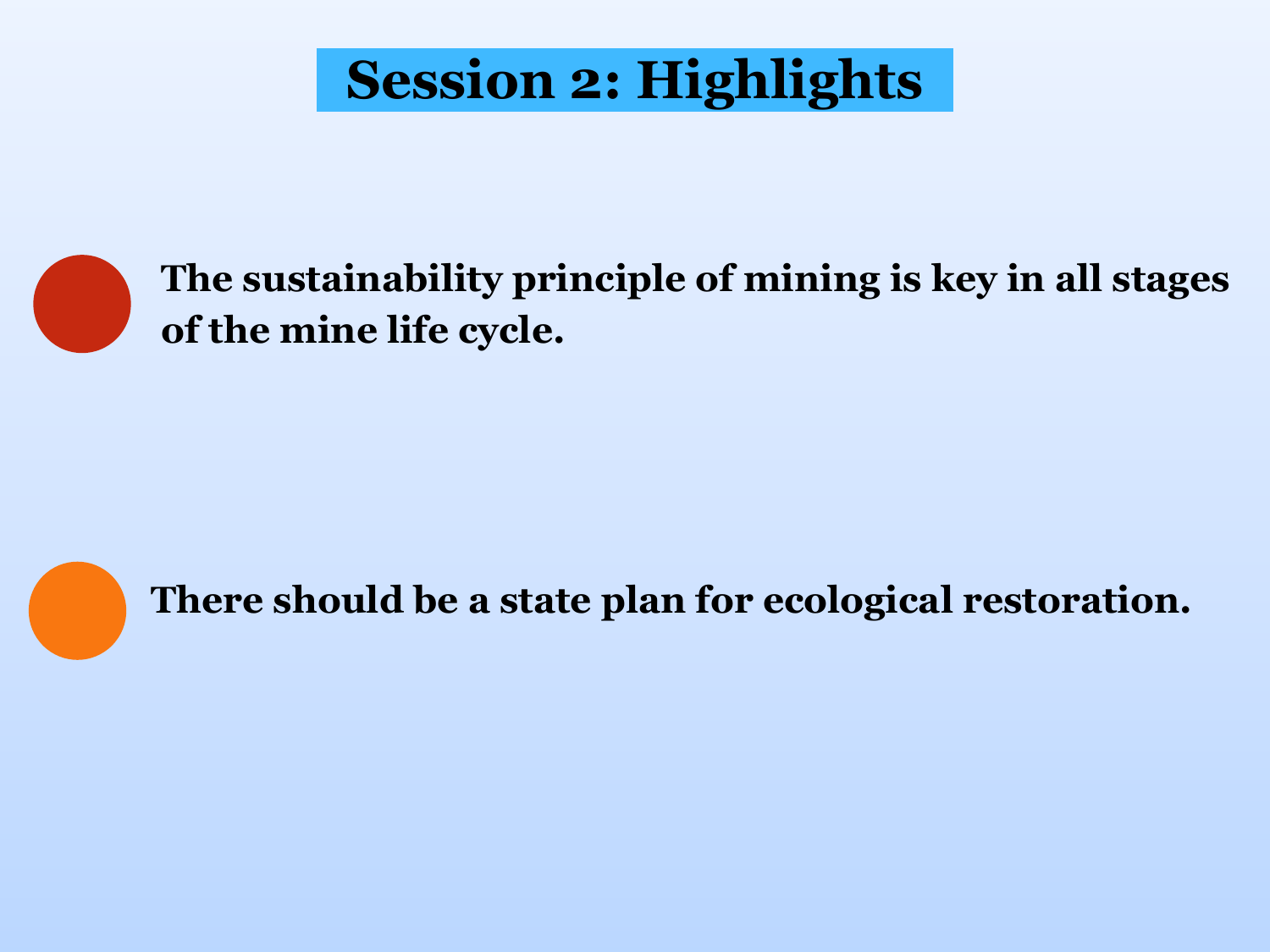# **Session 2: Highlights in Detail**

There is a need to **integrate land and water management** to protect soils from erosion, salinisation, and other forms of degradation.

**Climate resilient agriculture practices** should be promoted to offset the effects of climate change and desertification problems.



**2**

**1**

The **sustainability principle of mining** is key in all stages of the mine life cycle (planning, construction, exploration, mineral extraction, mine closure and post-closure reclamation and rehabilitation).

**4**

A comprehensive approach should be part of this process which includes adhering to the precautionary principle, **management of environmental and socio-economic assessments, creation of social and physical infrastructure** and community and stakeholder engagement for ensuring a better and secure habitat.



**5 There should be a state plan for ecological restoration.**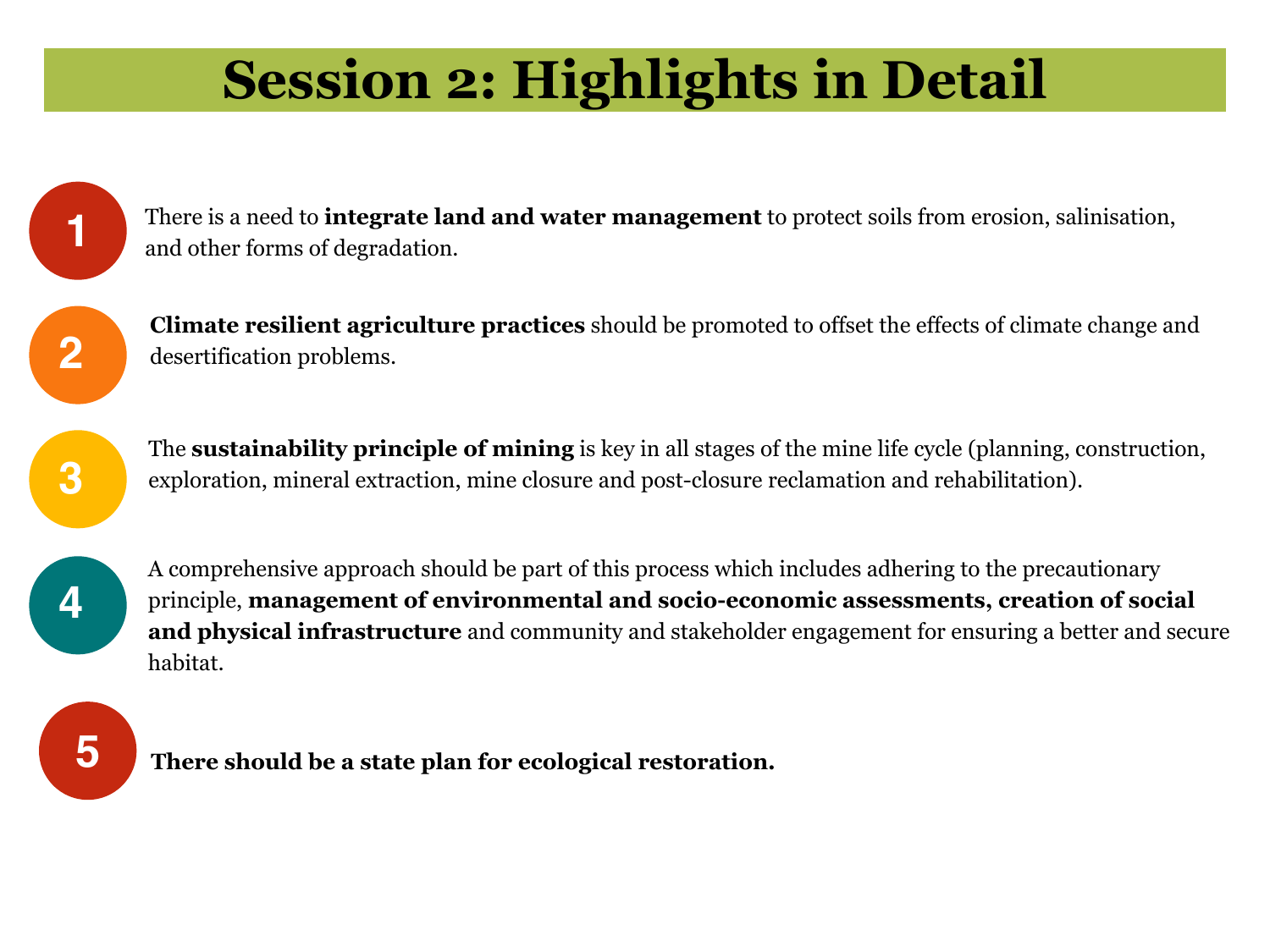#### **Session 2: Highlights in Detail**



 **Need of Integrated approach for mainstreaming of the climate adaptation strategies in planning, programmatic and execution phase with a clear vision**



**Forest, water, climate synergy is needed for sustainable Future.**



**Biomass potential areas can also generate revenue and reduce land degradation.**



**"We can't run our business in isolation". We need to adapt to changing environment.**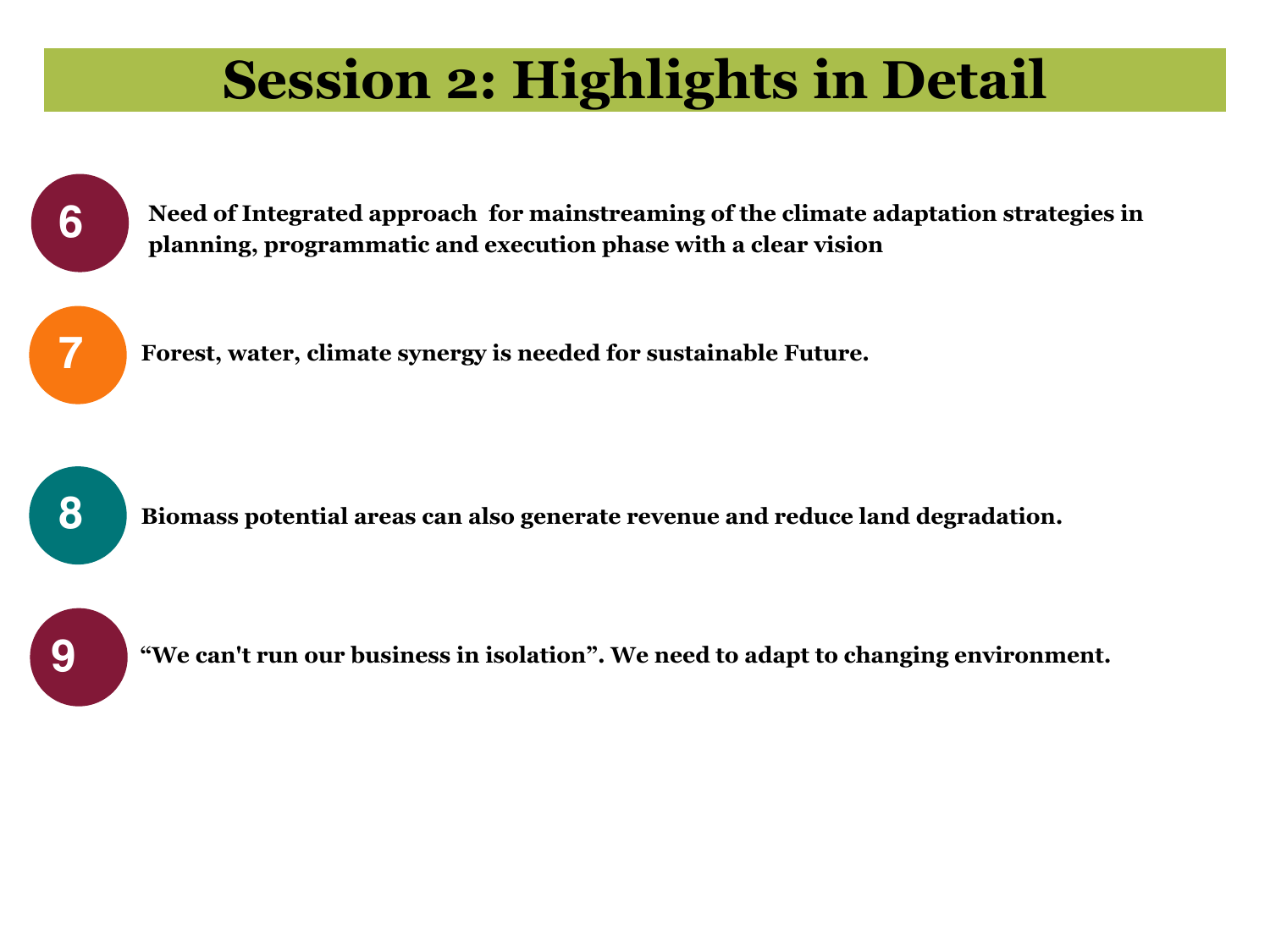



**Shri Vivek Mishra Head Coal Mining Vertical, HINDALCO** **Shri C.S. Srinivas** 

**NTPC**



 $\overline{\textbf{Shri J}}$ agmit Singh Sidhu **CEO, Jojobera Power Plant, Tata Power**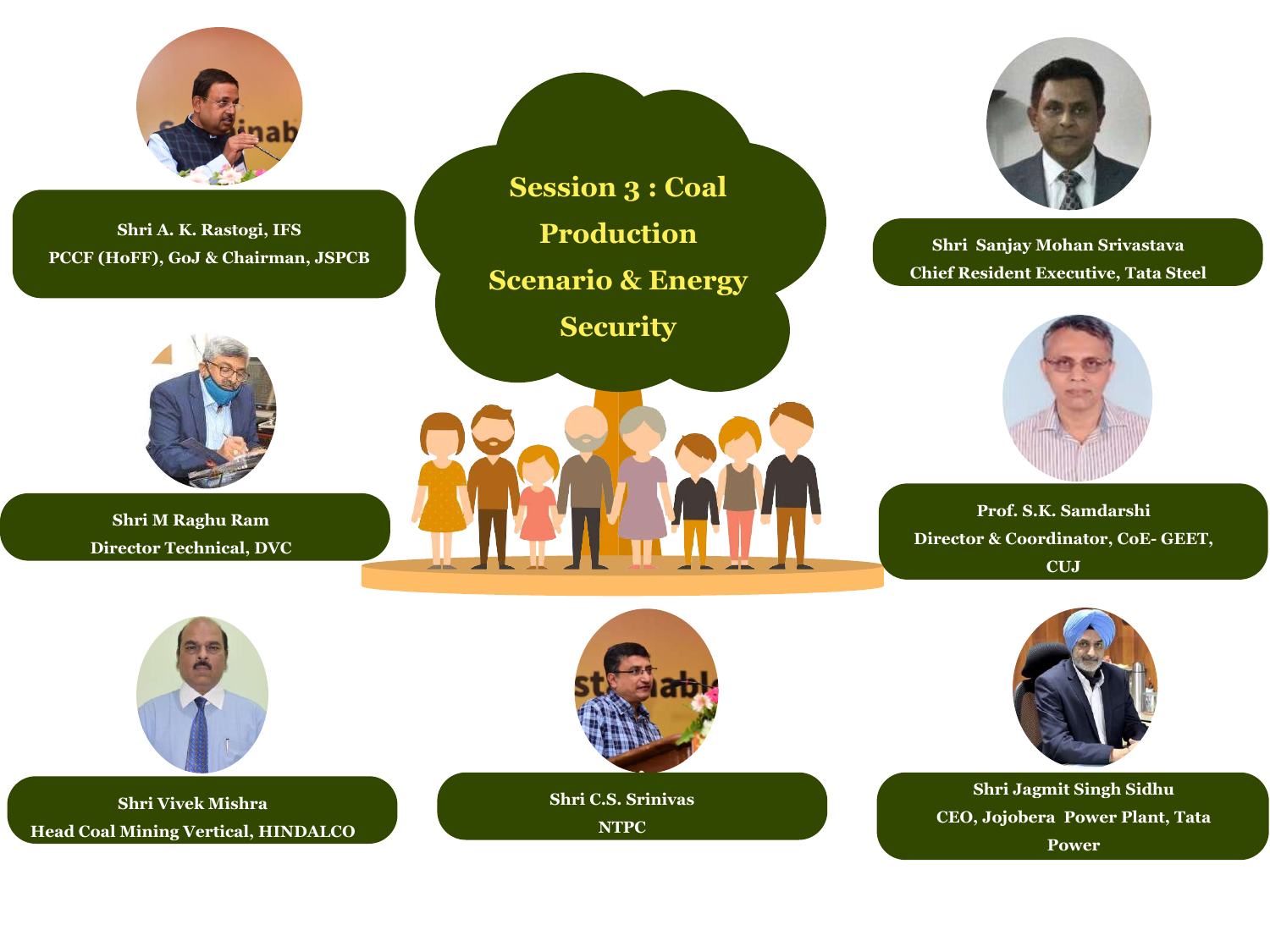# **Session 3: Highlights**



**Jharkhand is struggling with Energy Availability: with 2.4% of Country's Area, 2.7% of Country's Population but only 0.6% Energy consumption.** 



**Emerging RE Technology like Hydrogen, Solar, Hydro etc. are future of energy security and availability.**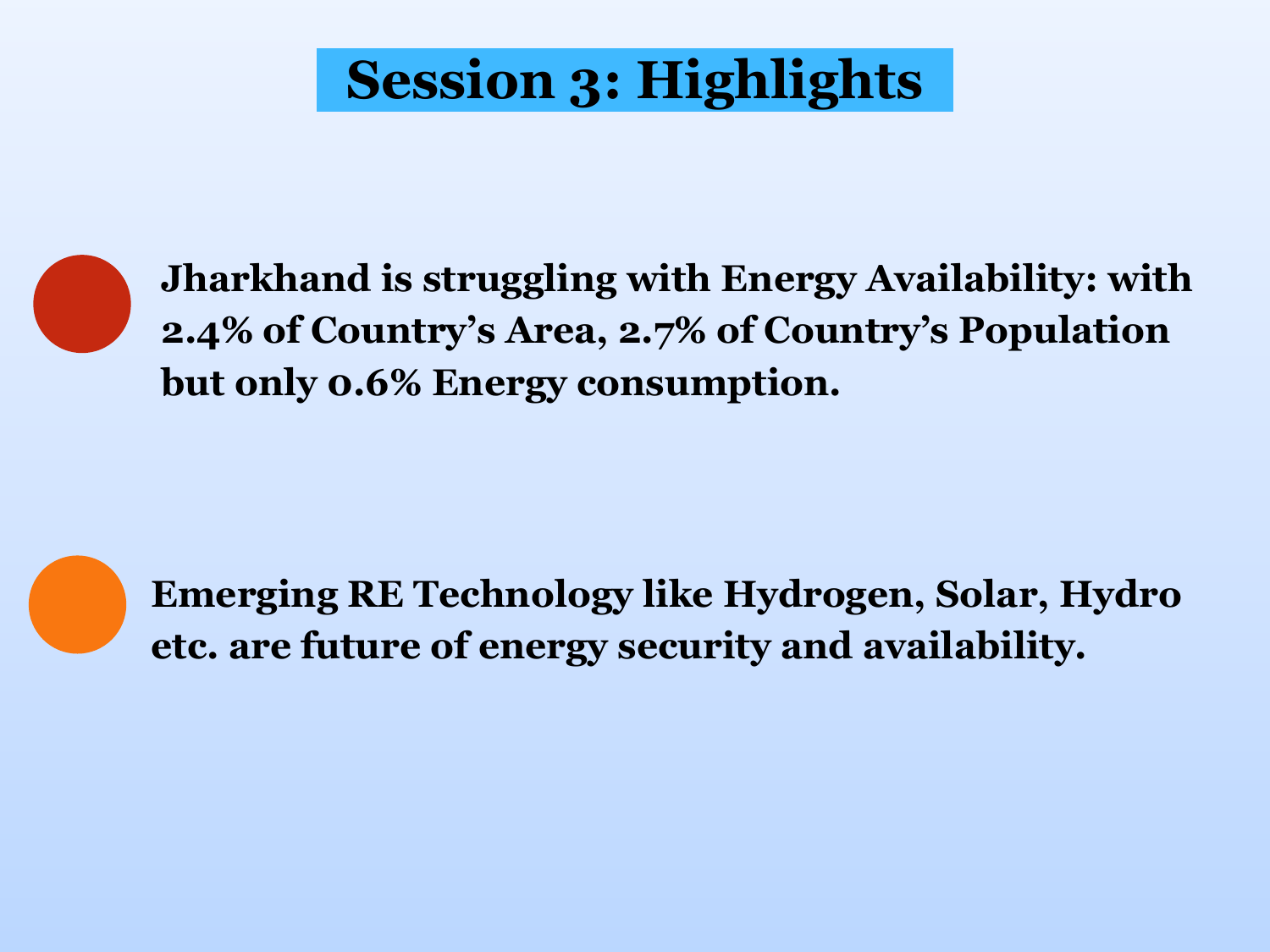# **Session 3: Highlights in Detail**

In the run-up to Net Zero by 2070 and the gradual phase-down of coal, states like Jharkhand are going to be the worst sufferers as the economy of the state depends largely on coal and the social structure is also woven around mining and co-related activities.

**More renewable energy capacity addition and planned gradual transition toward clean energy would be key to Jharkhand's energy security.**

While the advance in clean/renewable energy technology will continue to challenge the coal-based power plant, the humongous energy demand thrown by expanding economy, population, urbanisation and industrialisation will keep the coal-based power generation crucial to India's energy security



**1**

**2**

**3**

**Advances in design/technology for low-cost coal power generation with low emissions and technological advance in coal mining will also keep coal a major player for slightly longer time**



Science will continue to develop technological breakthroughs that advance the transition to renewable energy and universities can provide the right environment for nurturing and bringing such expertise to fruition. One of the big energy transition challenges is social, requiring us to overcome economic, behavioural, cultural, and territorial barriers.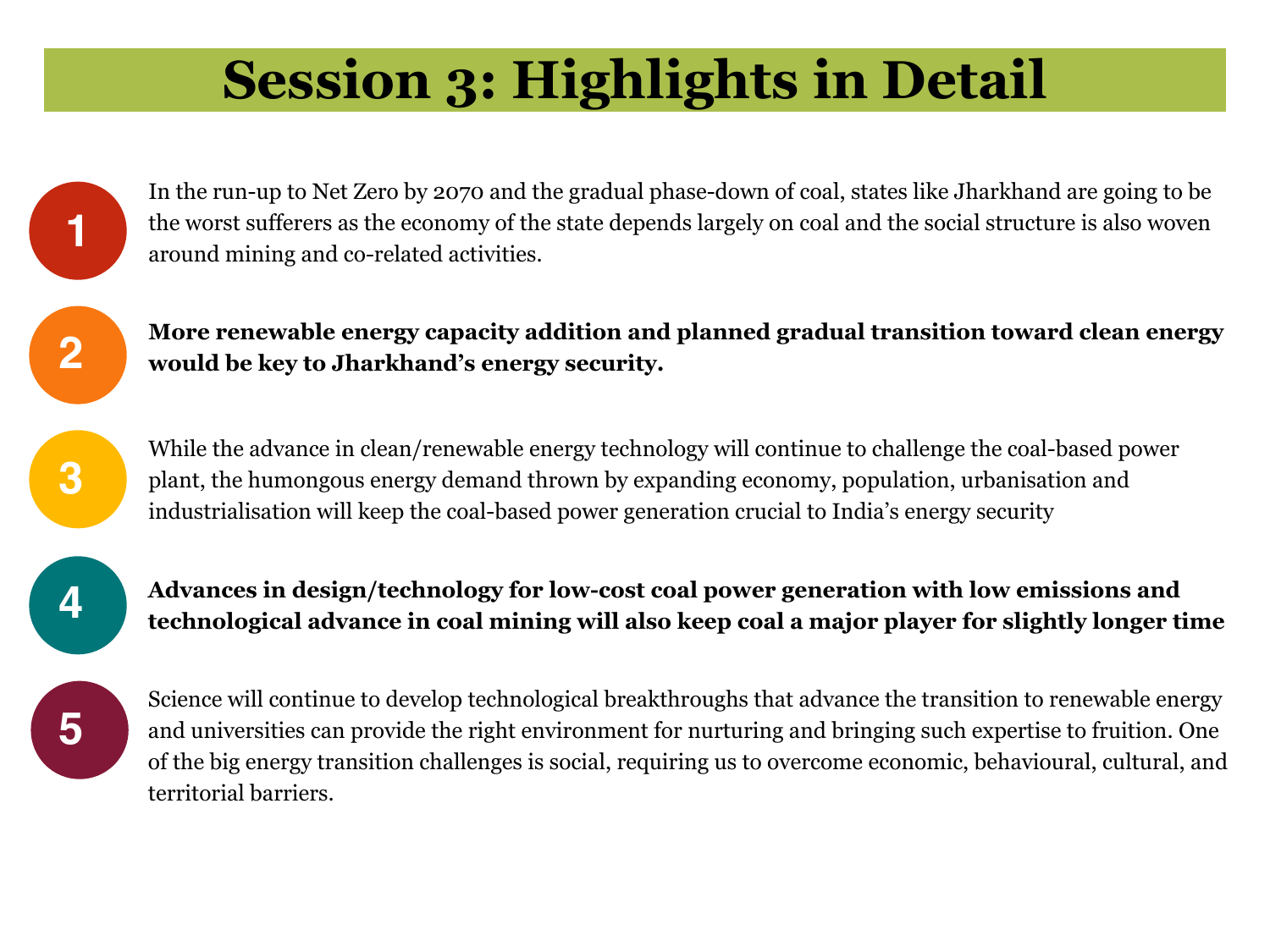## **Session 3: Highlights in Detail**





**10 Energy Transition road map for Jharkhand must be framed to secure energy availability,**<br>**10 effordshility and accessibility in our road to not zoro affordability and accessibility in our road to net-zero.**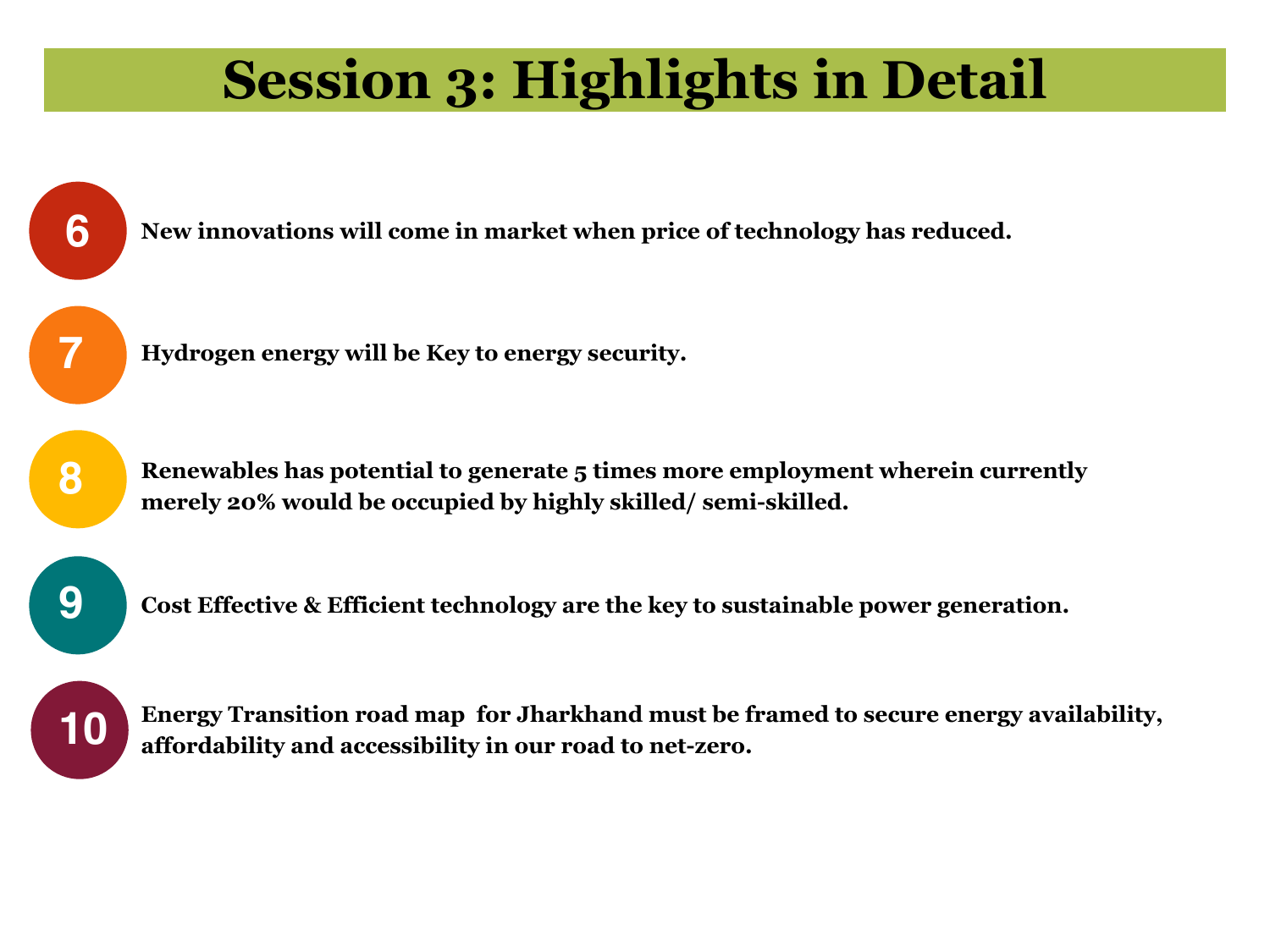

**Shri Sanjiv Paul Vice President (Safety, Health & Sustainability), Tata Steel**



**Shri A. K. Rastogi, IFS PCCF (HoFF), GoJ & Chairman, JSPCB**



**Prof. Ramesh Sharan Former Vice Chancellor, Vinoba Bhave University (VBU)**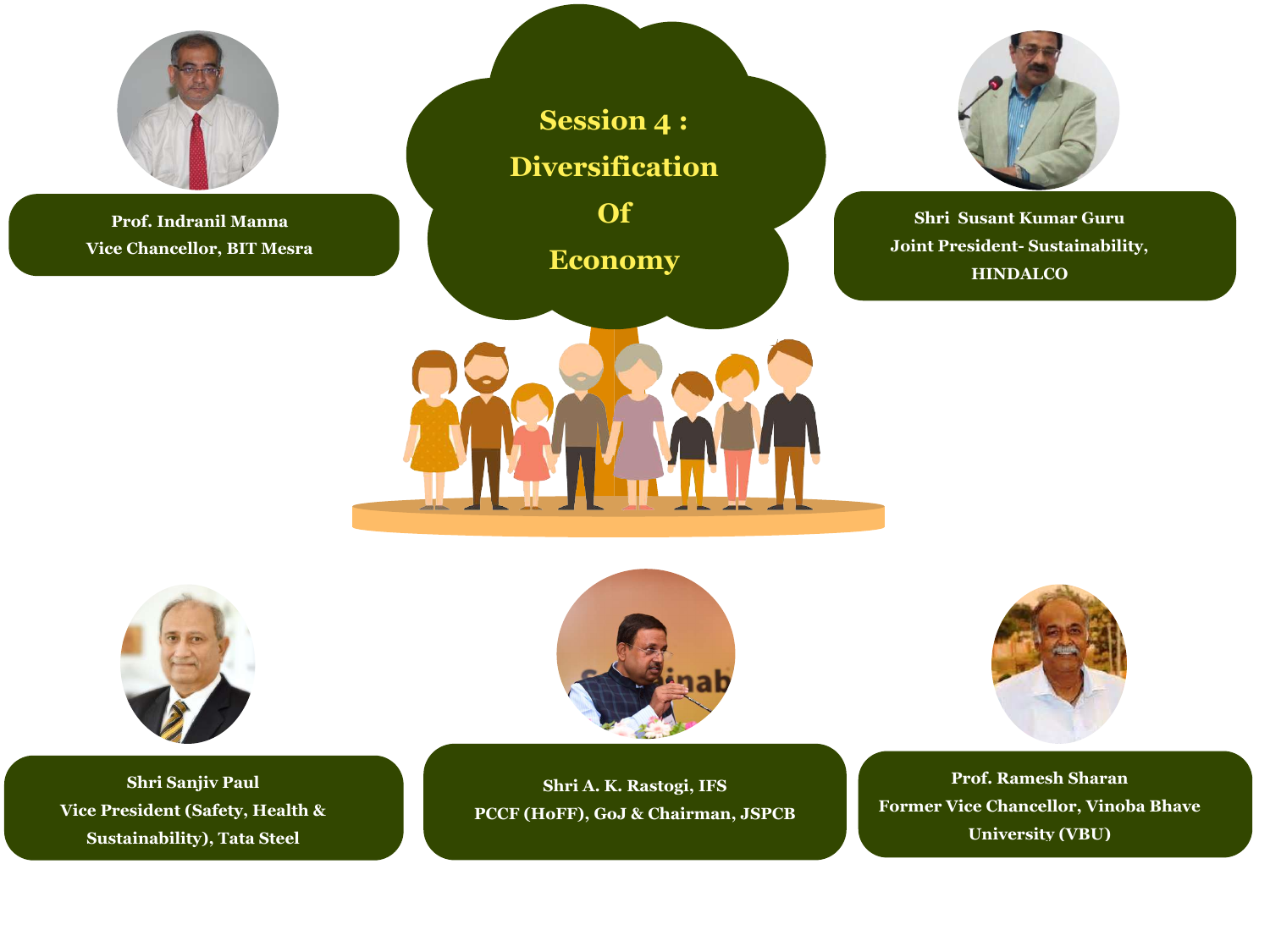# **Session 4: Highlights**



**Diversification based on sustainable forest-based industries and products, non-coal mining, and tourism have strong potential in the state.**



**We have identify emerging sectors and places where both skilled and semi skilled human labour can be engaged in path to net zero.**



**Avenues of financing: Carbon Trading Market, CSR, DMF funds utilisation, Public & private Finance via Incentives.**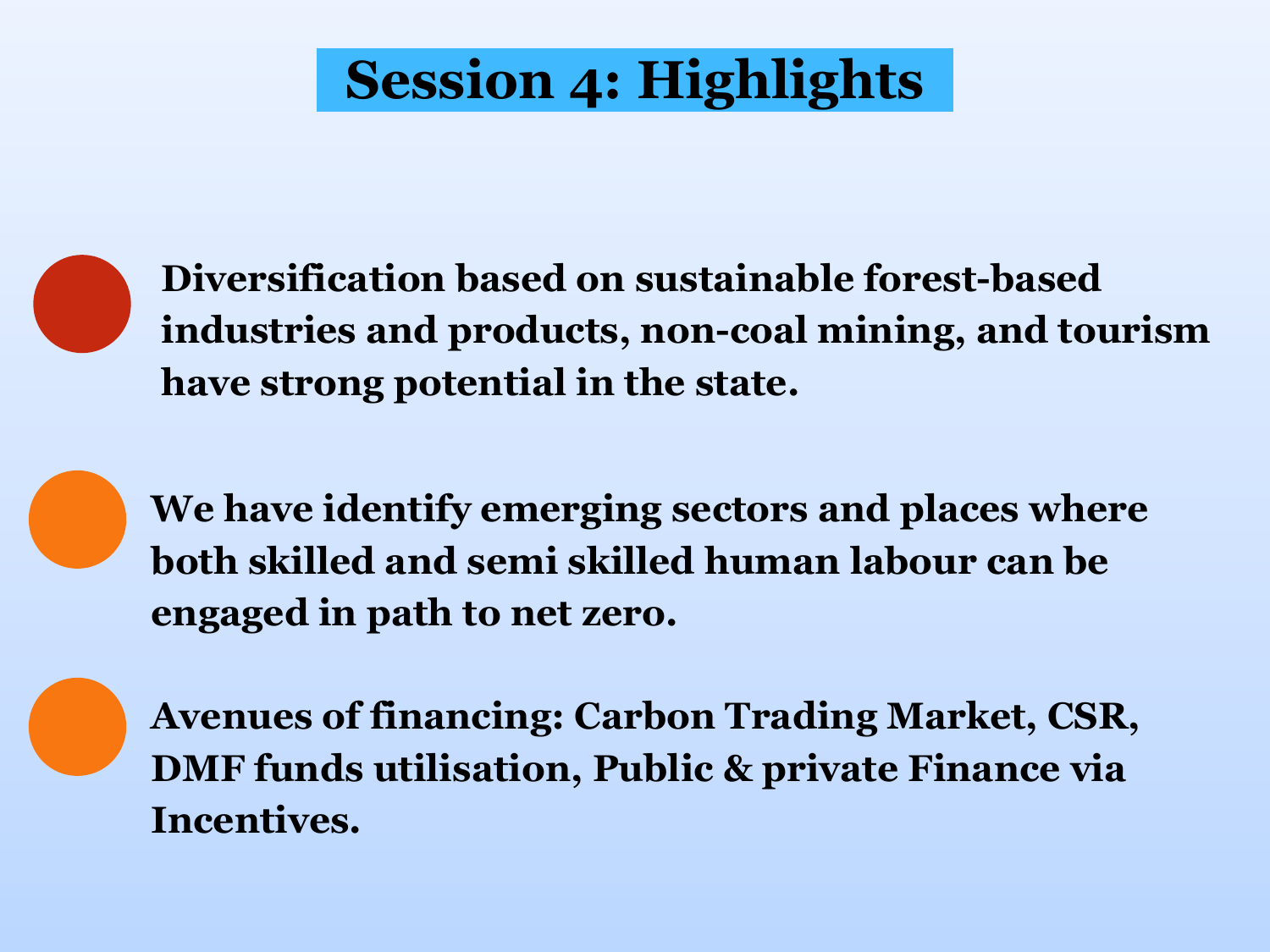## **Session 4: Highlights in Detail**

Due to available natural resources, **Diversification based on Agro and forest-based industries**, Service economy like **Education, Tourisms & Hospitality** have strong potential in the state.

The potentiality of the **tourism-based activities not only increases foreign and domestic income but also creates employment opportunities,** stimulates the growth of the tourism industry as well as **triggers overall economic growth.** Further, Infrastructure thrust, engagement of local inhabitants in the tourism sector is quite promising for the development of the state.

**DRE can be the ultimate game-changer for agriculture, energy, and the rural economy of the state** by making the sector self-reliant and further leading towards sustainable practices.

**4**

**5**

**1**

**2**

**3**

Given the notable contribution of CIL & its subsidiaries to the state and local economies, the success of **CIL's diversification plans could play a crucial role in facilitating a energy transition in local coaldependent** districts.

**Diversification to Greener Zones:** CIL accounts for around 83% of the entire coal produced in India. As one of the fastest growing economies, our country's energy demand is also expanding. This is where CIL steps to fulfill a major portion of the demand is planning to migrate from fossil fuel driven energy economy to cleaner and greener forms of energy.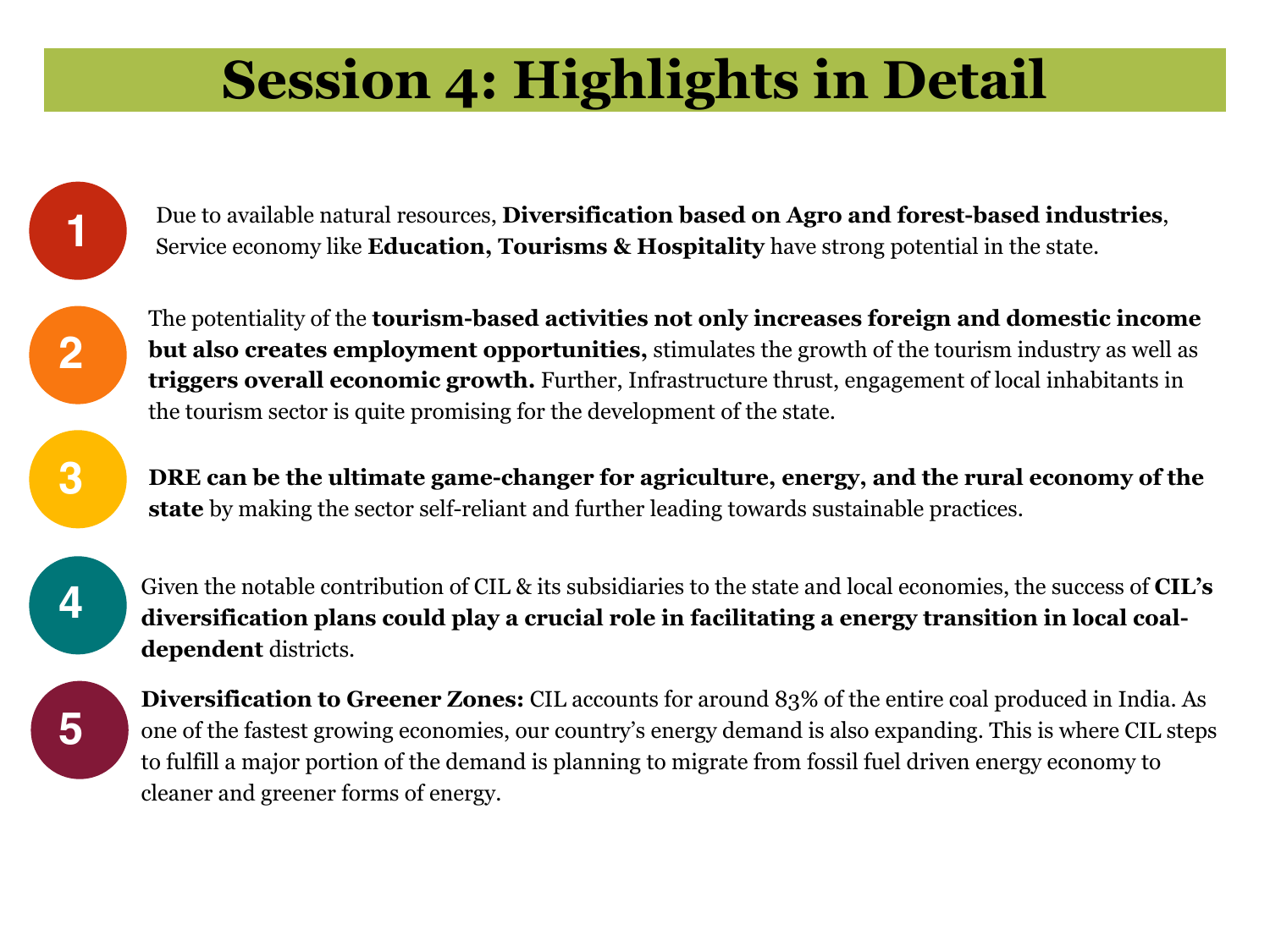#### **Key Highlights of Workshop**

#### *ESG Challenges in Jharkhand*

*Desertification and Natural Landscape Restoration*

*Glasgow Convention: Coal Production Scenario and Energy Security*

#### *Diversification of Economy:*

*Challenges, Opportunity and Pathways for Future Ready Jharkhand*

In the run up to net-zero target by 2070 and gradual phase down of coal, states like Jharkhand need to look towards alternative options, accelerating smart investment and creating social infrastructure for coal dependent local economies.

Visit<http://bestpowerpointtemplates.com> for more free powerpoint resources! prospect. Jharkhand is the most vulnerable state in India in terms of climate change & Land degradation. This session focus on various aspects of policy intervention and action points to rejuvenate the land and forest from degraded and wastelands for a better economic and cultural

# **1 2 3 4**

Considering the India's tryst with carbon neutrality & energy security, The session aims to trace significant development in the dynamic domain of Jharkhand's energy transition and inclusive development.

#### In a backdrop of depletion of fossil fuels, Glasgow Pledge & road to net zero, The session lay emphasis on diversification of the state economy and with a special focus on identifying emerging sectors and new industries in coaldependent districts of Jharkhand.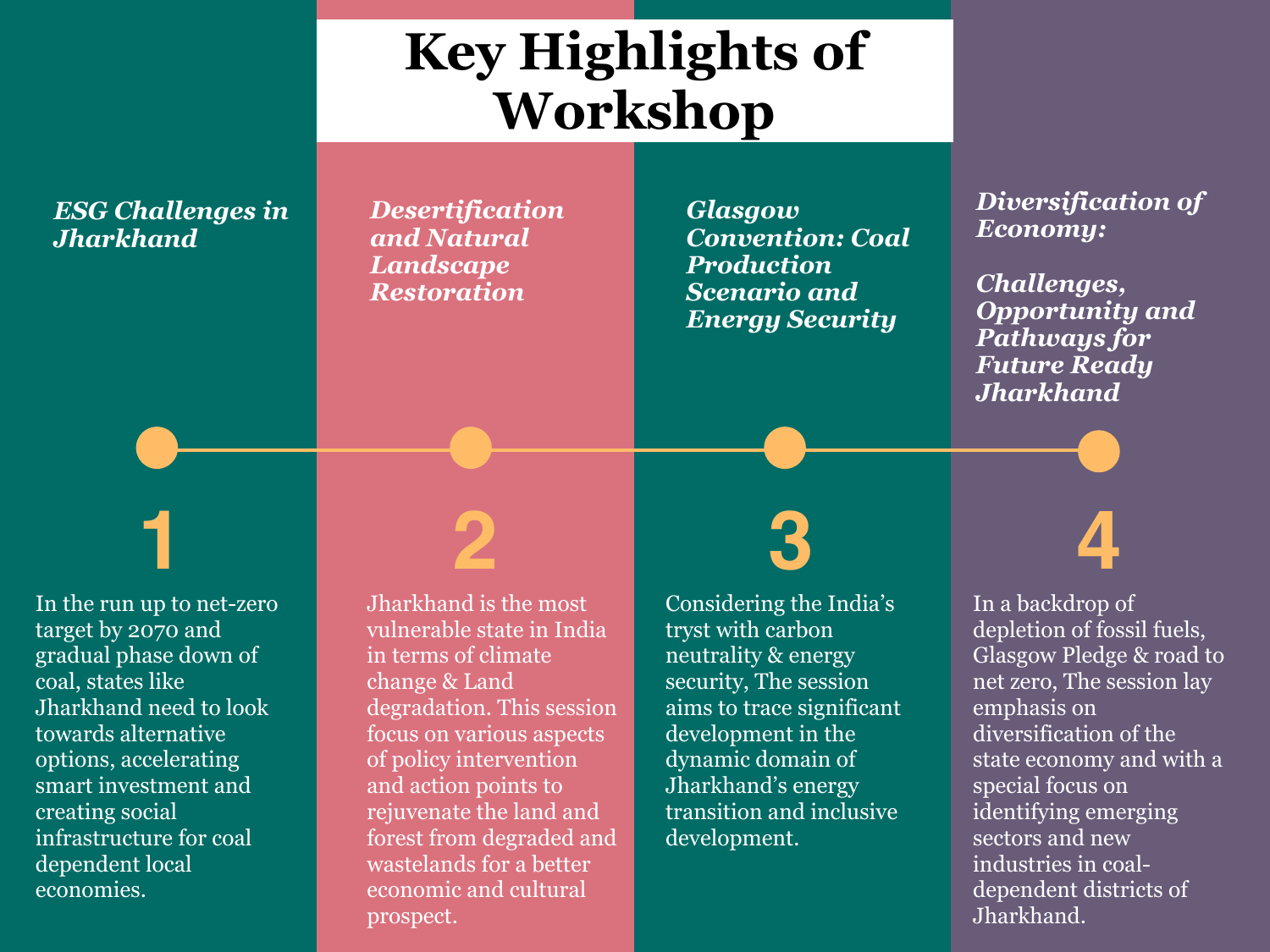#### **Key Highlights of the workshop**

**ESG has a significant positive impact on fundamental business issues relevant to the longterm success of any company across industries.**

**Combating Desertification is a call to action to ensure land, the lifeline on this planet, continues to benefit present and future generations.** 

**Considering the climate crisis, If decarbonisation of economy must happen, planning should start now.**



**1**

**2**

**3**

**Jharkhand requires an inclusive energy roadmap covering four E's: Energy security, Energy sustainability, Energy Access and Economic opportunity.**



**Due to available natural resources, diversification based on sustainable forest-based industries and products, non-coal mining, and tourism have strong potential in the state.**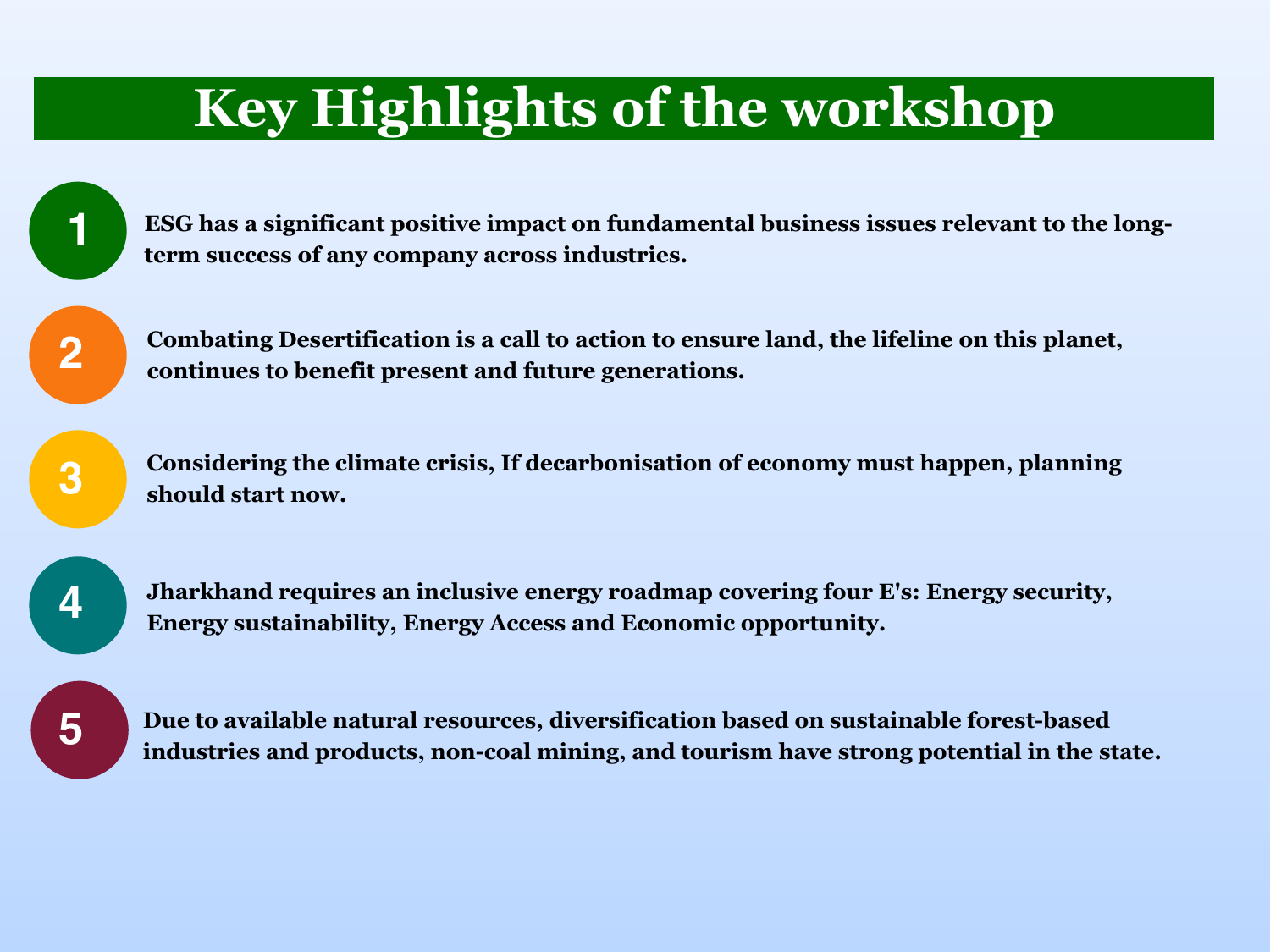#### **Key Highlights of the workshop**

**In order to support public policy making in the state, there is a need to have deep dive and localised research.**

**Notable academic institutes and universities can facilitate collaborative research & Pathways for energy and economic transition in the state.**

**There is a need to constructively engage with concerned stakeholders to develop a wider consensus to proceed to a future looking economy.**



**6**

**7**

**8**

**In light of restructuring the state's economy, there is a need to bring everyone on the same platform and work in tandem to enable various interventions.**



**Promotion of clean industries to achieve the overall goal of a low-carbon future involving people at the margin in the decision-making are a must for future ready Jharkhand.**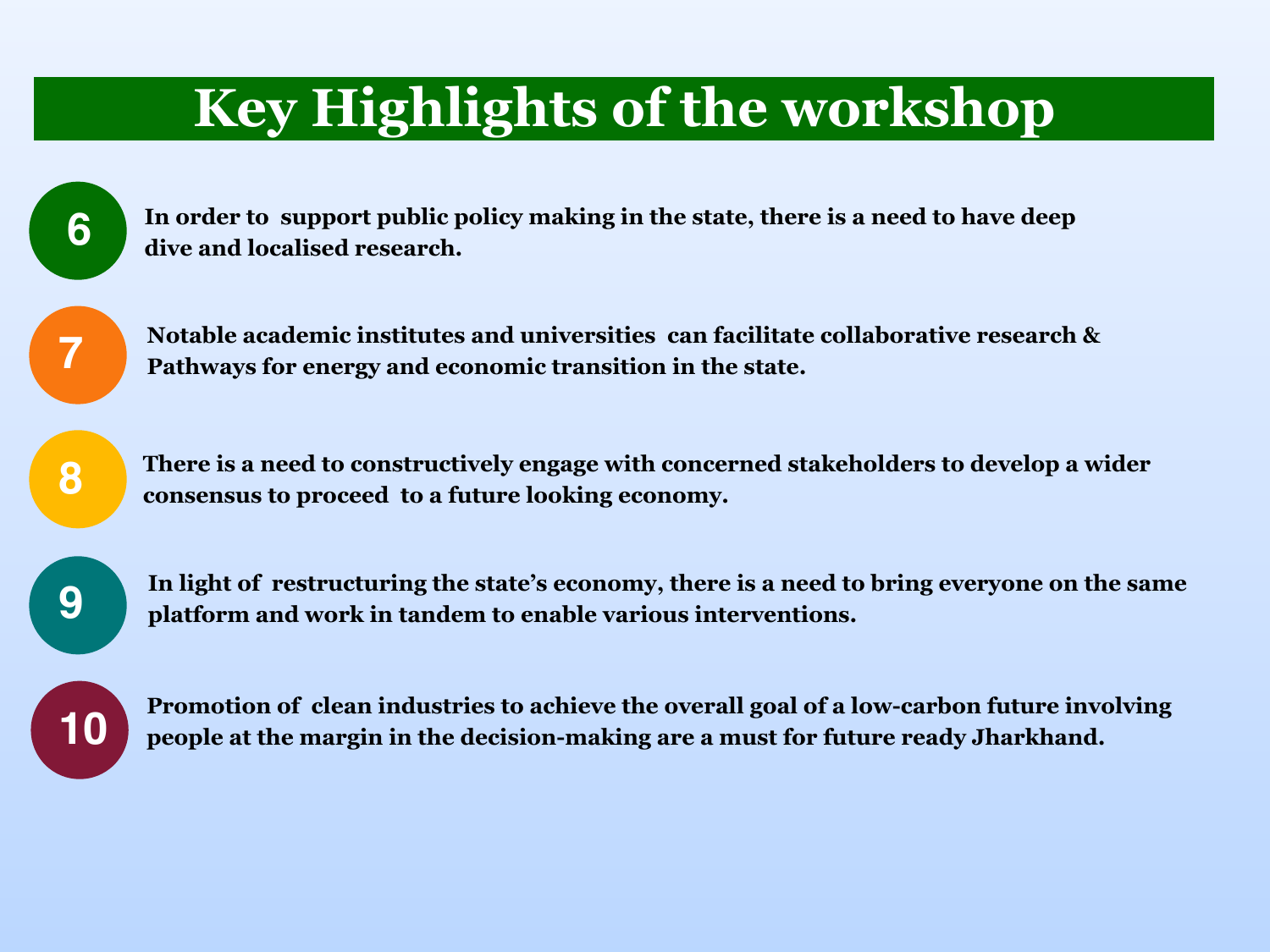#### **Key Highlights of the workshop**



**12**

**Integrate the poverty eradication programmes with strategies to fight desertification.** This can be a broader vision and approach for Jharkhand to achieve economic growth and enhance livelihood opportunities while ensuring environmental sustainability simultaneously.

**There is a need for a greater understanding of forest-water-climate relationships where communities play a key role in rejuvenation of the natural resources.**



**Capacity building, training and issue sensitisation** is important for creating awareness and imparting different sort of knowledge for forest management, sustainable land usage & protection of biodiversity , natural habitat and creating cleaner energy ecosystem in the state.



**We need to create avenues of financing: Carbon Trading Market, CSR, DMF funds utilisation, Public & private Finance via Incentives.**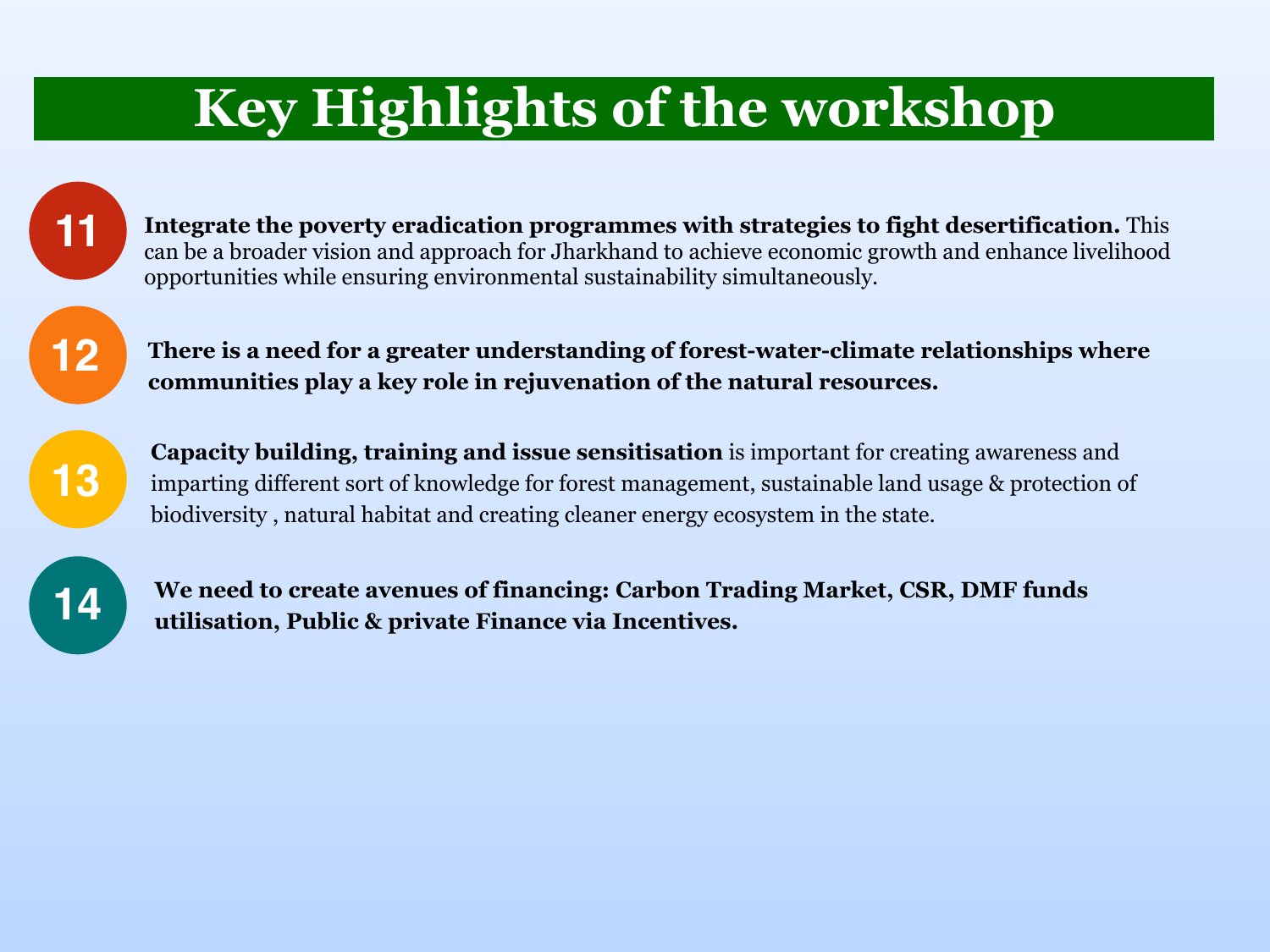#### **Way Forward & Recommendations**

**1 With the Net Zero goal in mind, it is critical to have a structured framework in place to make Jharkhand's economy more Inclusive, Sustainable and Just.**



**2 A 'Just' Transition with an inclusive strategy is required to investigate possible solutions for a sustainable future which encourages new business ventures that benefit everyone, including coal firms.**



**Finally, we must recognise that this is not an usual workshop, and we must aim to formalise the process of exploring the future of Just Transition in Jharkhand, either through a task force or a committee.**

**The workshop concluded with an announcement that very soon we will have a roadmap for Just Transition in Jharkhand**